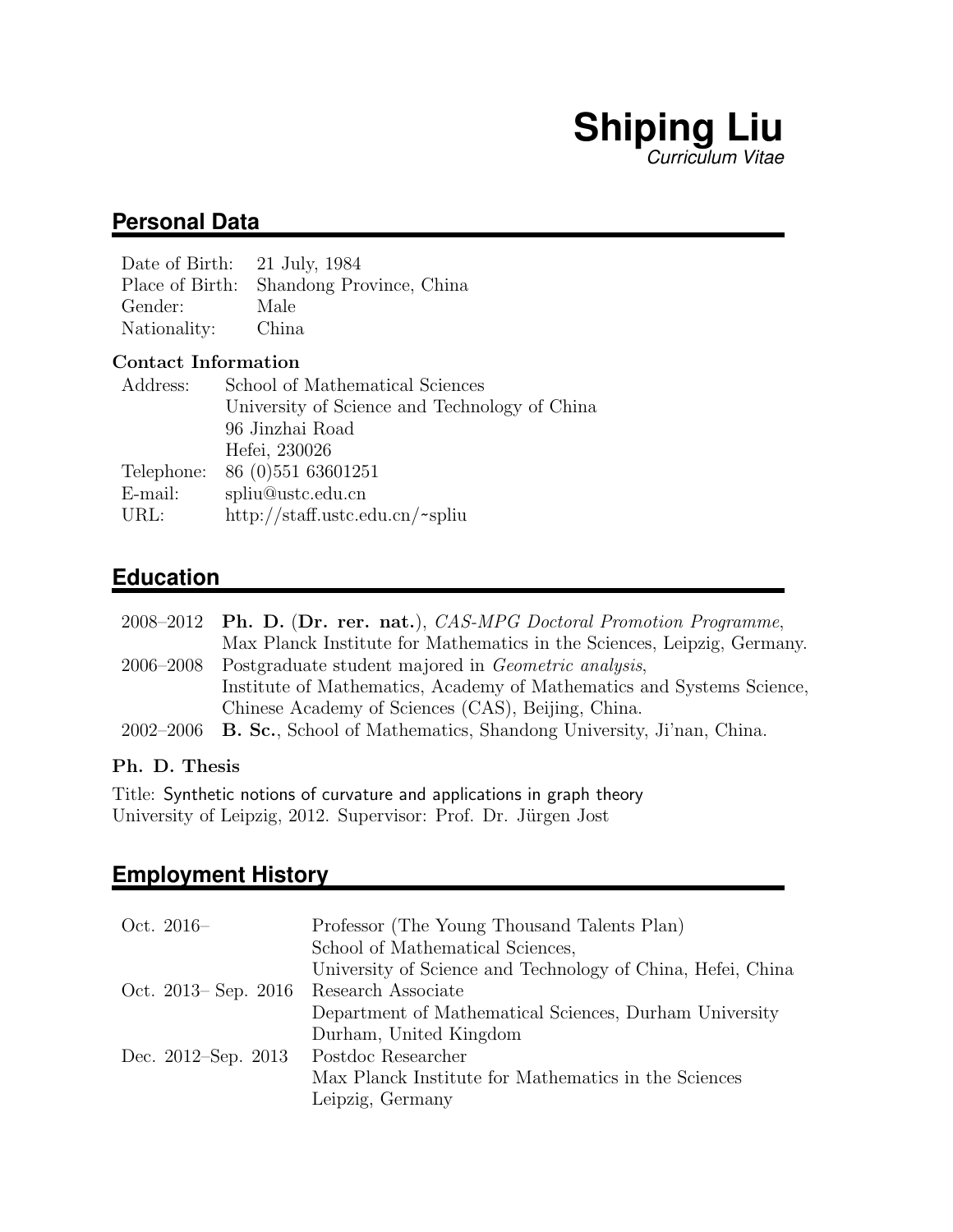## **Research interests**

- Spectral geometry: interaction between discrete and continuous spectral analysis, interaction with theoretical computer sciences.
- Discrete geometry: discrete curvatures and applications
- Geometric analysis on spaces with synthetic curvature bounds
- Expander graphs and extensions

## **Publications**

### Preprints

- 6. (with David Cushing, Supanat Kamtue, Riikka Kangaslampi and Norbert Peyerimhoff) Curvature, graph products and Ricci flatness, arXiv 1909.11565.
- 5. (with D. Cushing, S. Kamtue, J. Koolen, F. Münch and N. Peyerimhoff) Rigidity of the Bonnet-Myers inequality for graphs with respect to Ollivier Ricci curvature, arXiv 1807.02384.
- 4. (with M. Keller and N. Peyerimhoff) A note on eigenvlaue bounds for noncompact manifolds, arXiv 1706.02437.
- 3. (with F. Münch and N. Peyerimhoff) Rigidity properties of the hypercubes via  $Bakry-Émery curvature, arXiv 1705.06789.$
- 2. An optimal dimension-free upper bound for eigenvalue ratios, arXiv 1405.2213.
- 1. W. Li, J. Gu, S. Liu, Y. Zhu, S. Deng, L. Zhao, J. Han, X. Cai, Optimal Transport in Worldwide Metro Networks, arXiv:1403.7844.

### Published or accepted articles

- 24. (with M. Bonnefont, S. Golénia, M. Keller and F. Münch) *Magnetic sparseness* and Schrödinger operators on graphs, Ann. Henri Poincaré, accepted.
- 23. (with D. Cushing, R. Kangaslampi, V. Lipiäinen and G. W. Stagg) The graph curvature calculator and the curvature of cubic graphs, Exp. Math., published online.
- 22. (with D. Cushing, R. Kangaslampi, Y. Lin, L. Lu and S.-T. Yau) Ricci-flat cubic graphs with girth five, Comm. Anal. Geom., accepted.
- 21. (with D. Cushing, R. Kangaslampi, Y. Lin, L. Lu and S.-T. Yau) Erratum for Ricci-flat graphs with girth at least five, Comm. Anal. Geom., accepted.
- 20. (with F. M. Atay) Cheeger constants, structural balance, and spectral clustering analysis for signed graphs, **Discrete Math.**, published online.
- 19. (with N. Peyerimhoff and A. Vdovina) Signatures, lifts, and eigenvalues of graphs, accepted in: Discrete and Continuous Models in the Theory of Networks (F. Atay, P. Kurasov and D. Mugnolo Eds.), Operator Theory: Advances and Applications, Springer.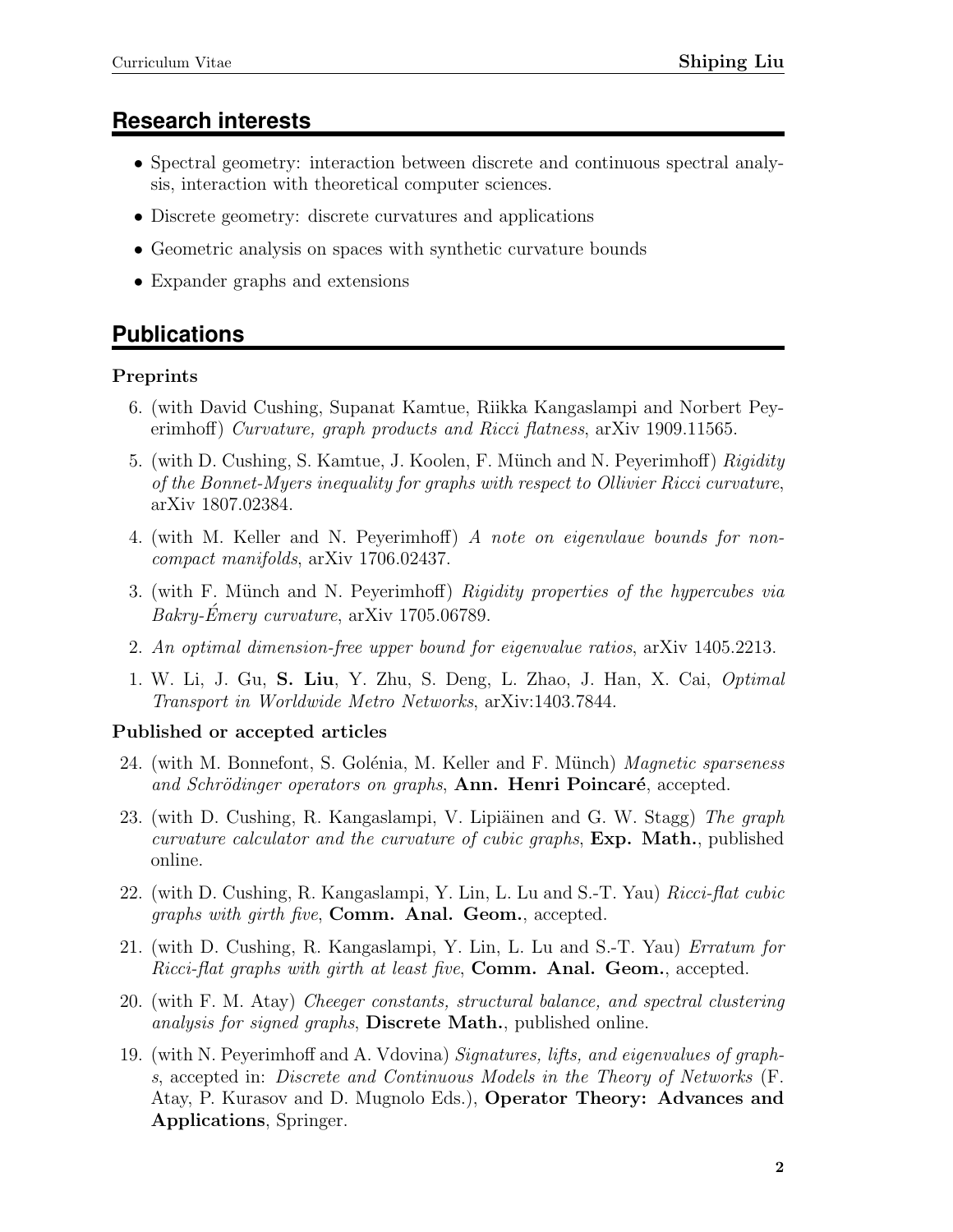- 18. (with D. Cushing, F. Münch and N. Peyerimhoff) Curvature calculations for antitrees, accepted in: Analysis and geometry on graphs and manifolds (M. Keller, D. Lenz and R. Wojciechowski Eds.), London Mathematical Society Lecture Notes Series, Cambridge University Press.
- 17. (with F. Münch, N. Peyerimhoff and C. Rose) *Distance bounds for graphs with* some negative Bakry-Émery curvature, Anal. Geom. Metr. Spaces  $7 (2019)$ , no. 1, 1-14.
- 16. (with M. Egidi, F. Münch, and N. Peyerimhoff) Ricci curvature and eigenvalue estimates for the magnetic Laplacian on manifolds, Comm. Anal. Geom., accepted.
- 15. (with F. Münch and N. Peyerimhoff) Curvature and higher order Buser inequalities for the graph connection Laplacian,  $SIAM J. Discrete Math.$  33 (2019), no. 1, 257-305.
- 14. A. Samal, R. P. Sreejith, J. Gu, S. Liu, E. Saucan and J. Jost, Comparative analysis of two discretizations of Ricci curvature for complex networks, Scientific Reports 8 (2018), Article Number 8650.
- 13. (with D. Cushing and N. Peyerimhoff)  $Bakry-\hat{E}mery$  curvature functions of graphs, Canand. J. Math., published online.
- 12. (with D. Cushing and N. Peyerimhoff) Bakry-Emery curvature and diameter bounds on graphs, Calc. Var. Partial Differential Equations 57 (2018), no. 2, Article 67.
- 11. (with D. Bourne, D. Cushing, F. Münch and N. Peyerimhoff) Ollivier-Ricci idleness functions of graphs, SIAM J. Discrete Math. 32 (2018), no. 2, 1408-1424.
- 10. (with N. Peyerimhoff) Eigenvalue ratios of nonnegatively curved graphs, Combin. Probab. Comput. 27 (2018), no. 5, 829-850.
- 9. (with B. Hua and C. Xia) Liouville theorems for f-harmonic maps into Hadamard spaces, Pacific J. Math. (2017), no. 2, 381-402.
- 8. (with C. Lange, N. Peyerimhoff and O. Post) Frustration index and Cheeger inequalities for discrete and continuous magnetic Laplacians, Calc. Var. Partial Differential Equations 54 (2015), no. 4, 4165-4196.
- 7. (with J. Gu, J. Jost, P. F. Stadler) Spectral classes of regular, random, and empirical graphs, Linear Algebra Appl. 489 (2016), 30-49.
- 6. (with J. Gu, B. Hua) Spectral distances on graphs, Discrete Appl. Math. 190/191 (2015), 56-74.
- 5. Multi-way dual Cheeger constants and spectral bounds of graphs, Adv. Math. 268 (2015), 306-338.
- 4. (with B. Hua, J. Jost) Geometric analysis aspects of infinite semiplanar graphs with nonnegative curvature,  $J.$  Reine Angew. Math. 700 (2015), 1-36.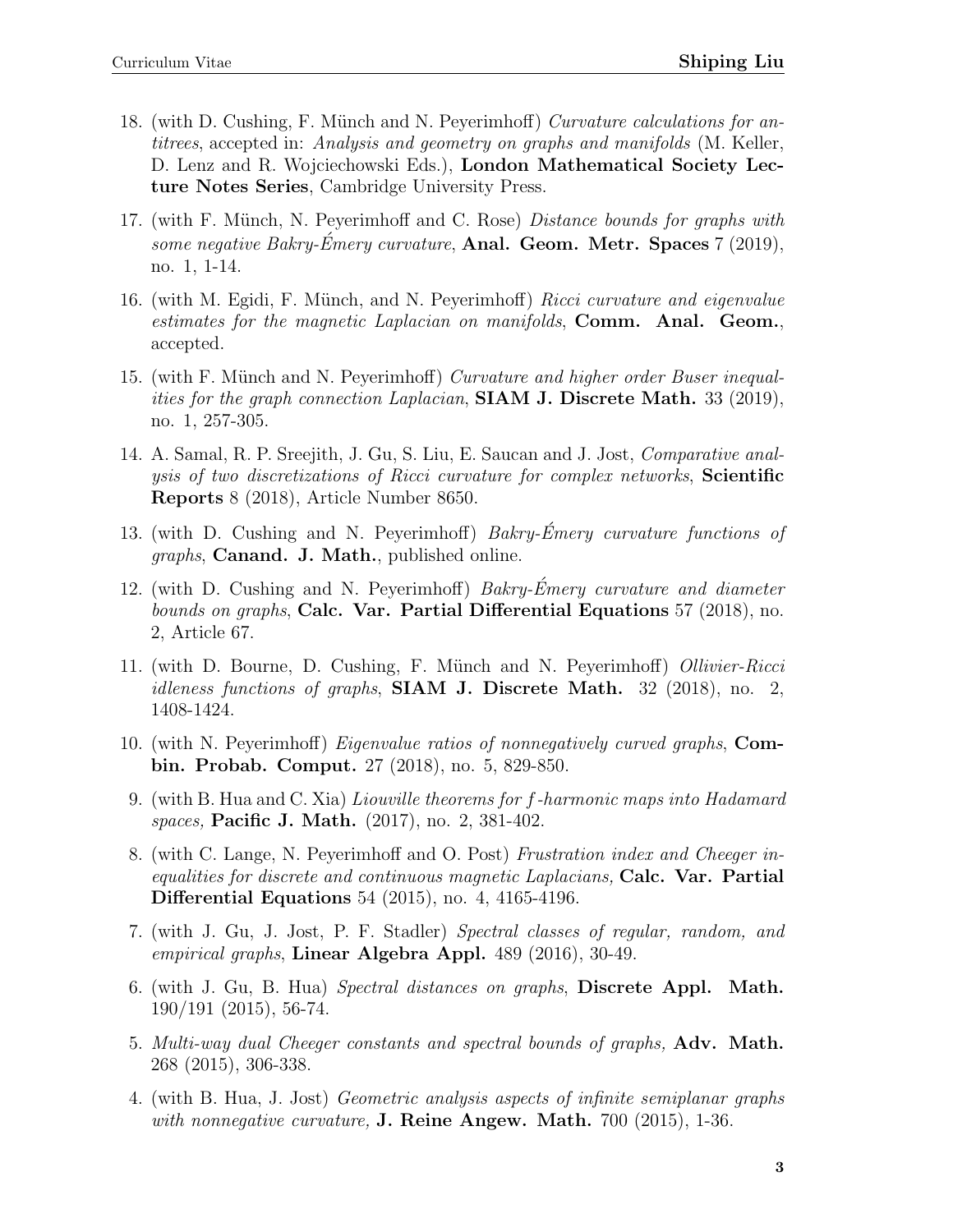- 3. (with F. Bauer, J. Jost) Ollivier-Ricci curvature and the spectrum of the normalized graph Laplace operator, **Math. Res. Lett.** 19(6), 2012, pp. 1185–1205.
- 2. (with J. Jost) Ollivier's Ricci curvature, local clustering and curvature dimension *inequalities on graphs*, Discrete Comput. Geom.  $51(2)$ ,  $2014$ , pp.  $300-322$ .
- 1. Gradient estimates for solutions of the heat equation under Ricci flow, Pacific J. Math. 243(1), 2009, pp. 165–180.

#### Book chapter

1. (with F. Bauer, B. Hua, J. Jost, G. Wang) The geometric meaning of curvature. Local and nonlocal aspects of Ricci curvature, a Chapter in **Modern Approaches to Discrete Curvature** edited by L. Najman and P. Romon, to appear in Lecture Notes in Mathematics, Springer.

#### Conference Proceedings

- 2. Cheeger constants with signatures and spectral clustering via quotient space metrics, Mini-Workshop: Discrete p-Laplacians: Spectral Theory and Variational Methods in Mathematics and Computer Science, Oberwolfach Reports, 2015.
- 1. (with F. Bauer, B. Hua and J. Jost) Generalized Ricci curvature and the geometry of graphs, Actes des rencontres du CIRM 3 (2013), no. 1: Discrete curvature: Theory and applications, 69-78.

### **Academic Activities**

#### Selected Invited Talks

- "Spherical graphs and discrete curvature notions" The International Conference and PhD-Master Summer School: Groups and Graphs, Designs and Dynamics (G2D2), China Three Gorges University, Yichang, August 24, 2019.
- "Discrete Ricci curvature and related graph classification problems" The 8th International Congress of Chinese Mathematicians (ICCM 2019), Tsinghua University, Beijing, June 9-14, 2019.
- "What are discrete spheres?" The 4th Workshop on Differential Geometry and Differential Equations, Suzhou Campus, Renmin University of China, September 1, 2018.
- "Discrete Bonnet-Myers Theorem and rigidity properties of hypercubes" Young Geometric Analysts Forum 2018, TSIMF, Sanya, Feburary 02, 2018.
- "Magnetic sparseness and Schrödinger operators on graphs" Final Conference: Discrete and Continuous Models in the Theory of Networks, ZiF, Bielefel University, November 27-December 1, 2017.
- $\bullet$  "Discrete Bonnet-Myers Theorem and rigidity properties of hypercubes"  $\rm TM02~Ge$ ometry and Topology, Chinese Mathematical Society 2017 Annual Conference, Xiangtan, October 20-24, 2017.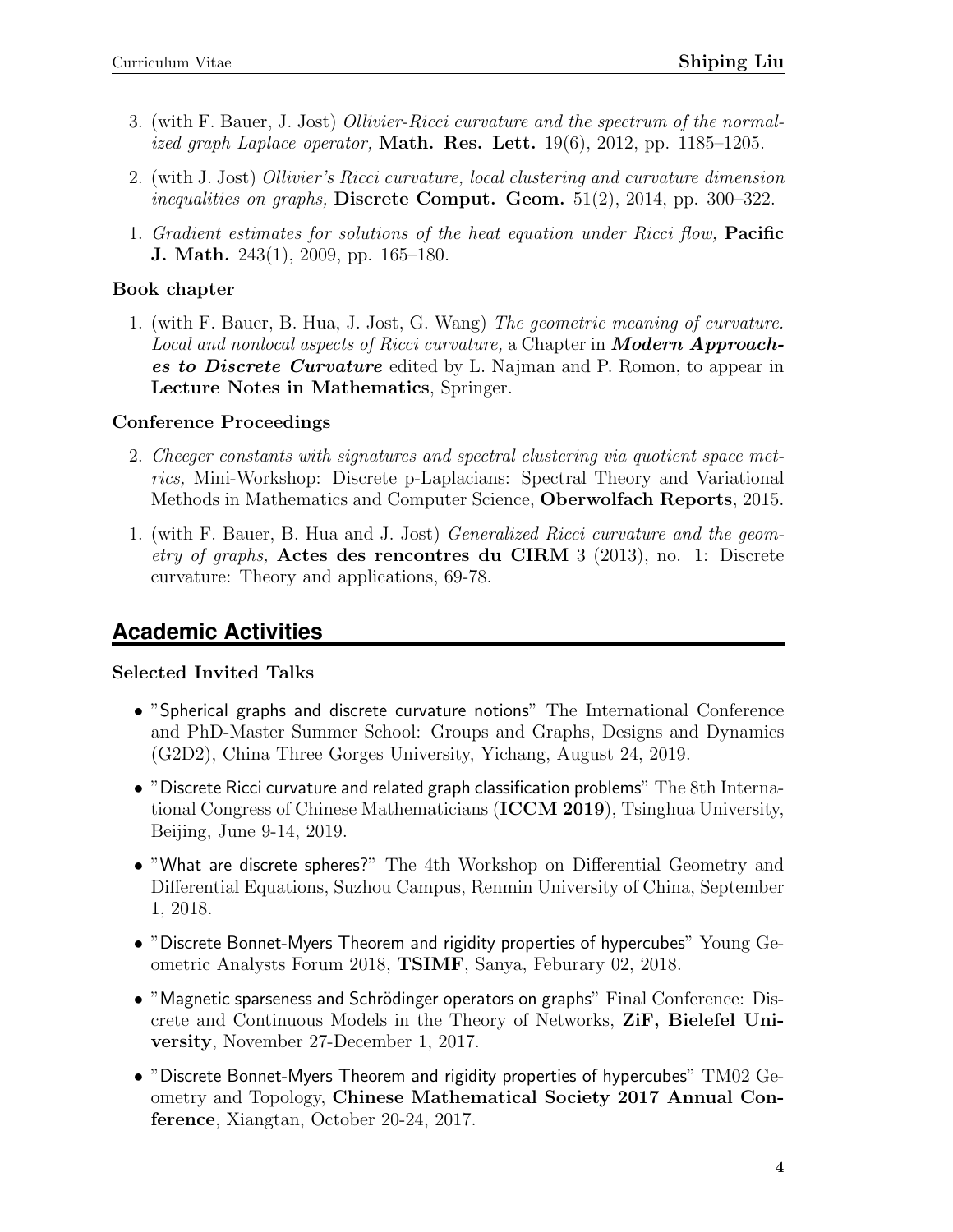- $\bullet$  "Magnetic sparseness and Schrödinger operators on graphs" International Conference "Analysis and PDEs on Manifolds", Nankai University, Tianjin, September 21-23, 2017.
- "Random metric partitions and higher order eigenvalue estimates" The Conference on Harmonic Analysis, 2017, University of Science and Technology of China, Hefei, May 28-June 3, 2017.
- "Bakry-Emery curvature functions of graphs" Workshop on Curvatures of Graphs, Simplicial Complexes and Metric Spaces, Tsinghua Sanya International Mathematics Forum (TSIMF), Sanya, Hainan, China, March 13-17, 2017.
- "Ricci curvature and eigenvalues estimates for discrete and continuous magnetic Laplacian" Workshop on spectral geometry, Fudan University, Shanghai, China, December 22-23, 2016.
- "Cheeger constant, spectral clustering and eigenvalue ratios of Laplacian" Workshop on Geometric analysis, Wuhan University, Wuhan, China, December 5, 2016.
- $\bullet$  "Bakry-Emery curvature funtions of graphs", BIRS Workshop Algebraic and Spectral Graph Theory, Banff International Research Station (BIRS), Canada, July 31-August 5, 2016.
- "Higher order Buser inequalities for the graph connection Laplacian", Conference Heat Kernels and Analysis on Manifolds and Fractals, a satellite event of 7ECM, Bielefeld University, Germany, July 11-16, 2016.
- "Higher order Buser inequalities for the graph connection Laplacian", EPSRC Workshop Geometry and Computation on Groups and Complexes, Newcastle University, Newcastle, UK, June 6-10, 2016.
- "Cheeger inequalities for magnetic Laplacians on graphs and manifolds", FUDAN-USTC Joint Workshop on Spectral Geometry, Fudan University, Shanghai, and University of Science and Technology of China, Hefei, China, December 12, 2015.
- "Cheeger constants and Eigenvalue ratios of the Laplacian", Differential Geometry Seminar, Graduate Center, City University of New York, November 5, 2015.
- "Signed Laplacians and Spectral Clustering Via Quotient Space Metrics", MS6: Recent Spectral Approaches for Graph Clustering, SIAM Conference on Applied Linear Algebra, Hyatt Regency Atlanta, Atlanta, Georgia, USA, October 26, 2015.
- "Cheeger constant, spectral clustering and eigenvalue ratios of Laplacian", Non-Combinatorial Combinatorics, Mathematics Institute, University of Warwick, September 16, 2015.
- "Eigenvalues of magnetic Laplacians on graphs and manifolds: Cheeger inequalities and Ramanujan property", Oberseminar Differentialgeometrie, Max Planck Institute for Mathematics, Bonn, Germnay, July 9, 2015.
- "Cheeger inequalities for magnetic Laplacians", Oberseminar Geometric Analysis (Prof. Alexander Grigor'yan), University of Bielefeld, Germany, June 2, 2015.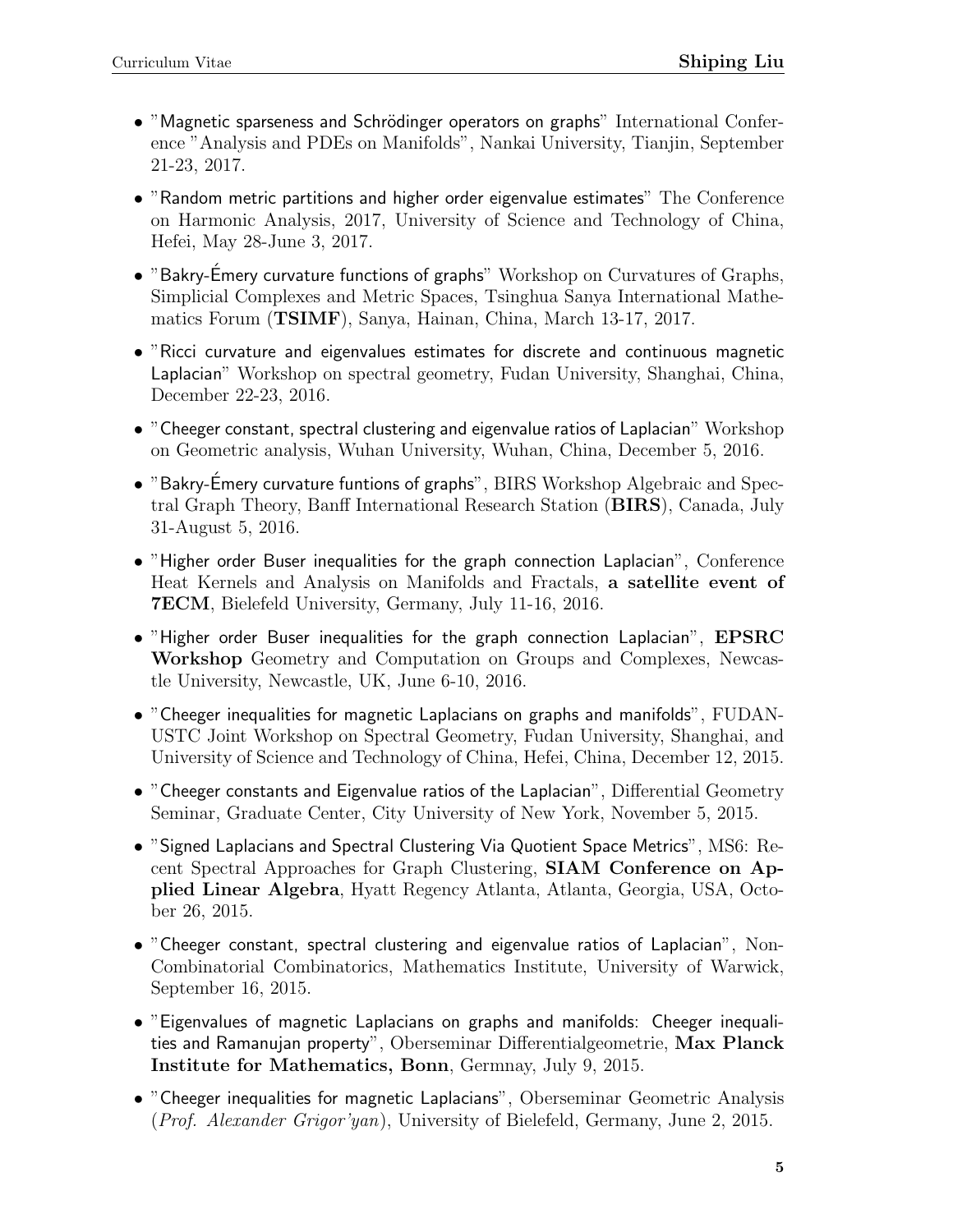- "Cheeger constants with signatures and spectral clustering via quotient space metrics", Mini-workshop: Discrete p-Laplacians: Spectral Theory and Variational Methods in Mathematics and Computer Science, Mathematisches Forschungsinstitut Oberwolfach (MFO), Germany, Februrary 8-14, 2015.
- "Eigenvalue ratios on closed Riemannian manifolds with nonnegative Ricci curvature", Oberseminar Geometric Analysis (Prof. Alexander Grigor'yan), University of Bielefeld, Germany, November 18, 2014.
- "Spectral clustering via metrics of projective spaces", Summer Session 2014 ZiF cooperation group "Discrete and Continuous Models in the Theory of Networks", ZiF, University of Bielefeld, Germany, July 29, 2014.
- "Cheeger constant, spectral clustering and eigenvalue ratios of Laplacian", Oberseminar Geometrie, Max Planck Institute for Mathematics in the Sciences, Leipzig, Germany, June 23, 2014.
- "Ricci curvature and spectra estimates on graphs", LMS-EPSRC Durham Symposium: Graph theory and interactions, Durham University, UK, July 16, 2013.
- "Eigenvalues and number of common neighbors of finite graphs", Workshop 1 of  $\rm{ZiF}$ cooperation group "Discrete and Continuous Models in the Theory of Networks", ZiF, University of Bielefeld, Germany, June 26, 2013.
- "Ricci curvature, local clustering and spectrum of finite graphs", Strukturtheorie-Seminar (Prof. Wolfgang Woess), Department of Mathematical Structure Theory, TU Graz, Austria, September 18, 2012.
- "Harmonic functions on infinite semiplanar graphs", Conference on Applications of Graph Spectra in Computer Science,CRM, Bellaterra (Barcelona), Spain, July 16-20, 2012.
- "Ollivier's Ricci curvature and neighborhood graphs", Arbeitsgruppenseminar (*Prof.*) Karl-Theodor Sturm), Institut für Angewandte Mathematik, Universität Bonn, Germany, June 27, 2012.
- "Ollivier-Ricci curvature on neighborhood graphs", Oberseminar Analysis, Geometrie und Stochastik, Friedrich-Schiller-Universität Jena, Germany, November 16, 2011.
- "Ricci curvature and local clustering of graphs", Graduate student symposium at the TU Chemnitz within the International Summer School on "Graphs and Spectra", Chemnitz, Germany, July 18-23, 2011.
- "Curvature, random walks, and the spectrum of the graph Laplace operator", joint talk with Dr. Frank Bauer at the Spring School on "Limits of finite graphs", Leipzig, Germany, April 26-30, 2011.

### Poster presentation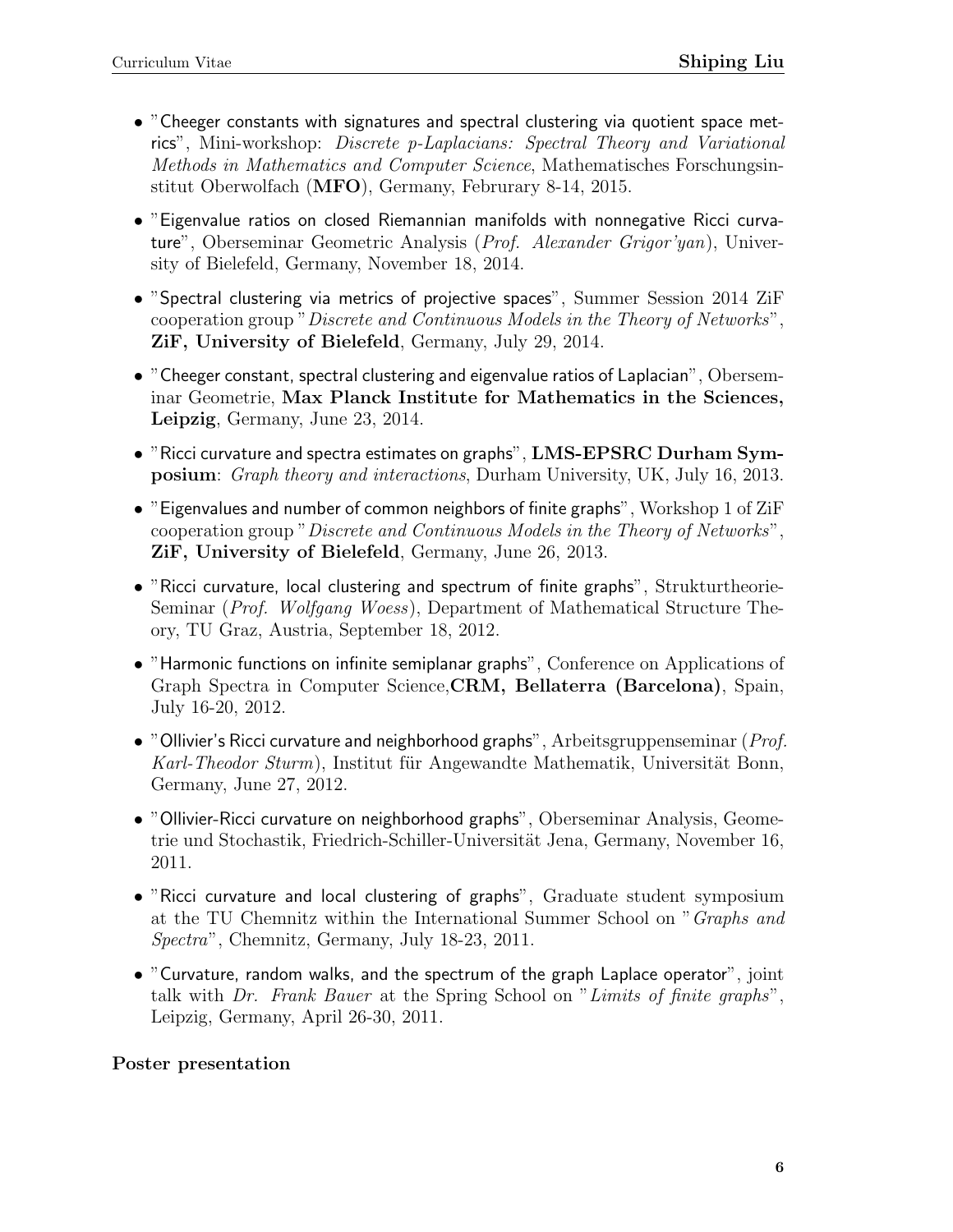• "Multi-way dual Cheeger constants and hostile spectral clustering", Electrical Flows, Graph Laplacians, and Algorithms: Spectral Graph Theory and Beyond, ICER-M, Brown University, Providence, USA, April 7-11, 2014.

Longer visit

- Guest researcher, Max Planck Institute for Mathematics, Bonn, Germany, July 1-31, 2015.
- visit Prof. Alexander Grigor'yan in Bielefeld University, Germany, May 23-June 30, 2015.

# **Scholarship and Awards**

- CAS-MPG Doctoral Promotion Programme, Chinese Academy of Sciences and Max Planck Society, 2008.
- Pan Chengdong Prize from Shandong University, 2005. (An award for outstanding students in Mathematics, in memory of Prof. Chengdong Pan, a mathematician and former president of Shandong University.)

## **Services**

- Referee: Annales de la Faculté des Sciences de Toulouse, Axioms, European Journal of Combinatorics, Israel Journal of Mathematics, Discrete Applied Mathematics, Calculus of Variations and Partial Differential Equations, SIAM Journal on Computing, Communications in Analysis and Geometry, SCIENCE CHINA Mathematics, etc.
- Reviewer: Mathematical Reviews, since 2015.

# **Professional Membership**

• Associate Member, London Mathematical Society, 2014-2016.

## **Teaching experience**

- Riemannian Geometry, Spring semester 2017, 2018, 2019, University of Science and Technology of China.
- Differential Geometry, Autumn semester 2017, 2018, University of Science and Technology of China.
- (with N. Peyerimhoff) Level III and Level IV project supervision, academic year 2015/16, Durham University.
- Linear Algebra 1H Tutorials, academic year 2015/16, Durham University.